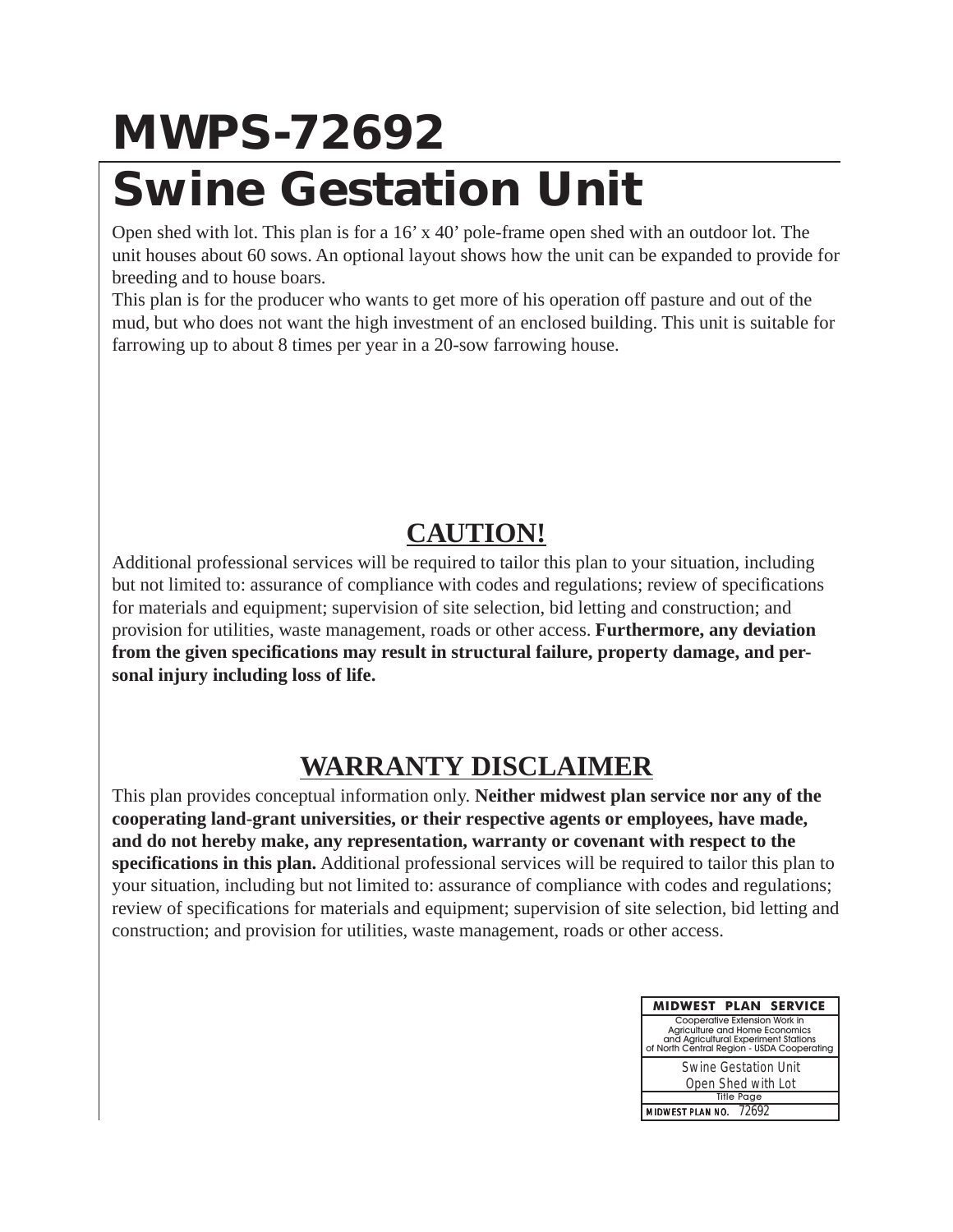This plan is for a 16'x40′ pole-frame open shed with optimal and the state of the state of the state of the state of the state of the state of the state of the state of the state of the state of the state of the state of twree.<br>Either: Locate the unit where surface drainings can be channels of the drainings can be channels of the surface of disposal system. Surface a such as  $\sim 0.000$  and  $\sim 0.000$  and  $\sim 0.000$  and  $\sim 0.0000$  and  $\sim 0.0000$  and  $\$ ya SWIND GESTATION UNIT Building space and production cycles. system storage. Floor Slopes and Building Construction to roof about every 40' nouse Open Shed with Lot Plan MWPS72692 O<del>r.</del><br>b)Wean pigs at 4-6 weeks (20-25 lb)<br>\*\* ---- "---" ex hamireery a. The building is level, or horizontal, but the boundary of the side the entire floor about  $\mathcal{W}_v$  per foot  $(4^n\mathcal{W})$  b. Slope the entire floor about  $\mathcal{W}_v$  per foot  $(4^n\mathcal{W})$  by slope the entire floor about  $\$ c. Slope,  $y_i^{\alpha}$  for exerions as labeled  $\left(\begin{array}{c} y_i^{\alpha} \text{th} : \text{tr} \\ \text{cov}(x_i^{\alpha}) = 0 \\ \text{cov}(x_i^{\alpha}) = 0 \\ \text{cov}(x_i^{\alpha}) = 0 \\ \text{cov}(x_i^{\alpha}) = 0 \\ \text{cov}(x_i^{\alpha}) = 0 \\ \text{cov}(x_i^{\alpha}) = 0 \\ \text{cov}(x_i^{\alpha}) = 0 \\ \text{cov}(x_i^{\alpha}) = 0 \\ \text{cov}(x_i^{\alpha}) = 0 \\ \text{cov}(x_i^{\alpha}) = 0 \\$ a) Move sows and litters to sow-pig nursing pens at  $1\text{-}3$  weeks, depending on how soon pens at  $1\text{-}3$  weeks, depending on how soon Back Plan 1/2). facilities. Wean pigs at 3-6 weeks, putting 3-4 litters tecturn sows to breeding and gestation cogetner **CANG** 











**GESTATION UNIT** 









Other Times:<br>Pens 1, 2, 3, 4: 12 Sows each<br>Pen 5, 6: 2 Boars each<br>Pen 7: 12 Gilts























Market

 $36'$ 

 $\ominus$ 

 $\overline{\odot}$ 

 $\overline{\circ}$ 

 $\odot$ 

 $\odot$ 

 $36'$ 

Manure<br>Storage

ハサハウ ハウマ Animal Alley<sub>7</sub>

**マムサ** 

サイヤイマイズ

 $\frac{2}{5}$ oars

Animal Alley<sub>7</sub>

Zi

 $\ddot{\varepsilon}$ 

up to about 8 times per year in a 20-sow farrowing

 $16'$ 

 $\bigcirc$ 

Scraped

i Alley

Slope floors down to the manure alley to remove rainwater and melting snow from the feed floor. Side slope the manure alley to drain toward the manure

Especially if more than the length of building shown is built.<br>shown is built, the manure alley gets too deep and the<br>step from the feed floor and the manure alley gets too

Therefore, this plan recommends a double-slope

- 
- 
- 
- 
- 
- 
- and the vent doors are level.<br>Make the partition walls uniform height.
- 
- 

## Back slope the manure storage area so that<br>liquids can be drained off. The runoff can cause

## pollution; provide for approved disposal.

# Although many variations are successful, the following many variations are successful, the following capacity for some extra annals to allow for large litter size, or slow growth rate. Therrow during  $3$  weeks. Some stall

Move pigs to nursery<br>Return sows to breeding and gestating

**WEEKS:** 

 $\circ$ 

3Wean 5

 $\vec{\circ}$ 

 $\overline{z}$ 

 $\overline{a}$ 

 $\frac{1}{2}$ 

Farrowing<br>House

 $\overline{a}$ 

facilities.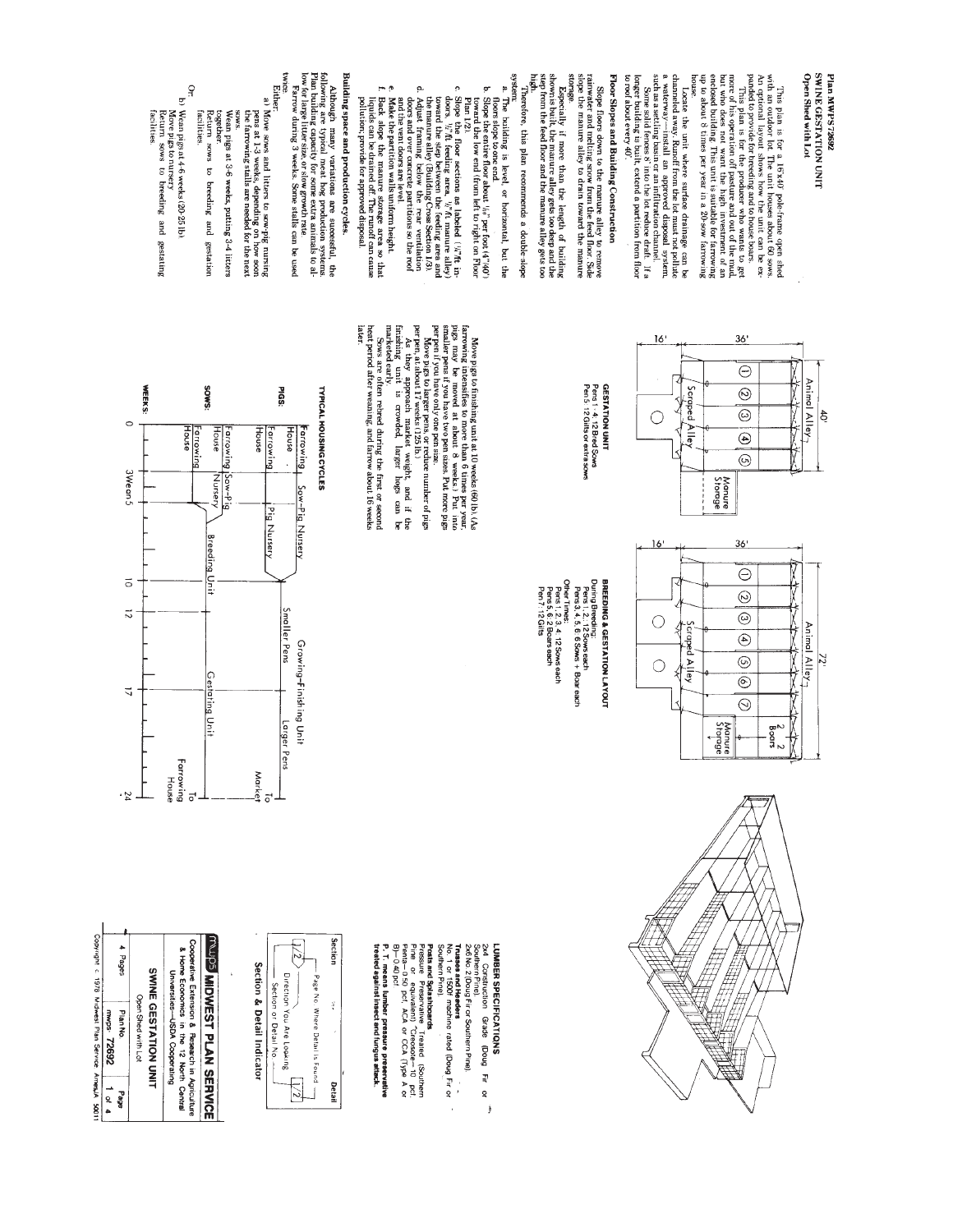

 $\bar{z}$ 

 $\bar{\mathcal{A}}$ 

**INVISE MIDWEST PLAN SERVICE** Free Plan No 2002 Panel Panel Page<br>Copyright ©1978 Midwest Pin Service, Amer. IA 50011 **SWINE GESTATION UNIT**<br>Open Shed with Lot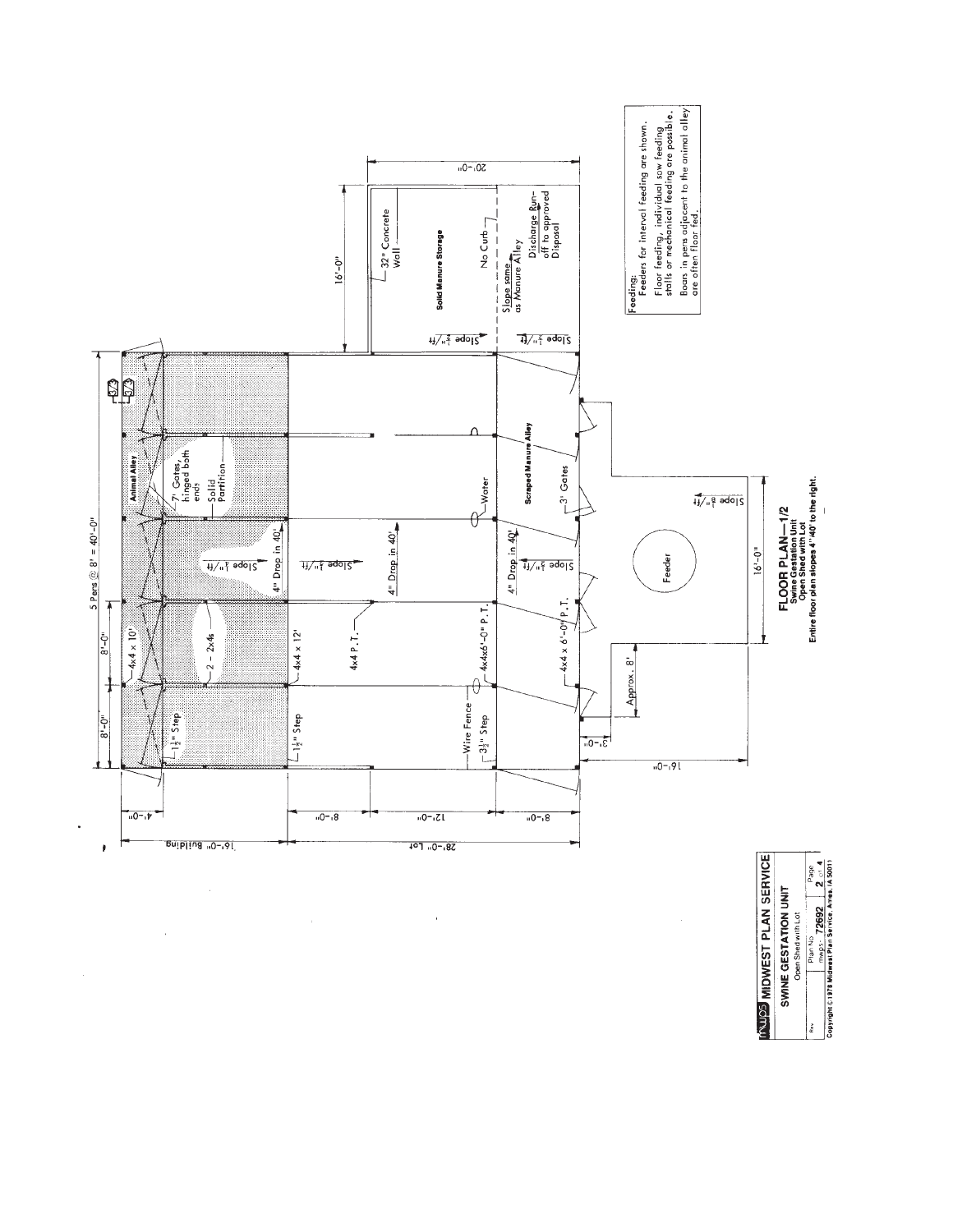



has is mimal cooling. Whome a statement of the sequence of the edgent of the edgent of the root doesn the conditional of the conditional of the conditional of the conditional of the conditional of  $\sim$ 

CROSS SECTION-1/3